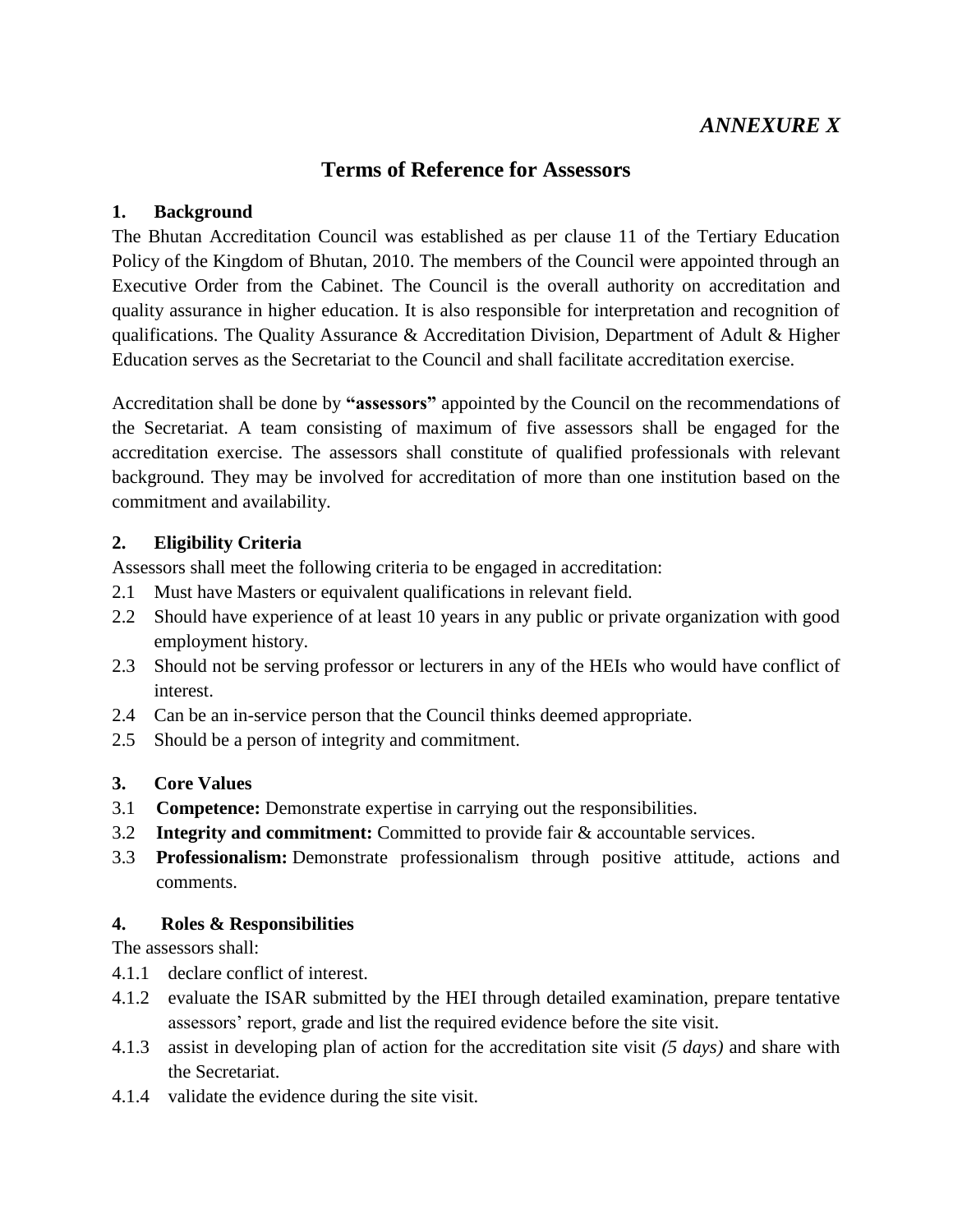- 4.1.5 ensure comprehensive and diligent evaluation of the institution against standards outlined in this manual.
- 4.1.6 ensure integrity of practice and shall submit undisputed recommendation on accreditation to the Council without making biased judgment.
- 4.1.7 finalize and present assessors' report at the exit meeting, and submit to the Secretariat in both hard and soft copy.
- 4.1.8 complete assigned tasks as per the agreement *(Annexure VII)* including appeal, if any.
- 4.1.9 conduct other appropriate actions as deemed necessary to ensure professionalism.
- 4.1.10 chair all meetings, present assessors' report to the Council, if appointed as Chair.

The evaluation process shall include, amongst others:

#### **Before site visit:**

- a) Study ISAR submitted by the HEI as per *Annexure V*.
- b) Prepare individual tentative assessors' report as per *Annexure XI*.
- c) Identify strengths and issues related to the eight Standards.
- *d)* Prepare a tentative grade as per *Annexure XII.*
- *e)* Appoint Chairperson and Secretary, this is usually done during the training of assessors.
- *f)* Discuss individual tentative evaluation, identify issues to be probed further and agree on distribution of responsibilities.
- g) Prepare a list of evidence required to validate the ISAR.

## **During the site visit:**

- a) The Chair shall lead the discussion and Secretary shall lead drafting the report based on the discussions. However, other members may share the responsibility of report writing.
- b) Look for evidences to validate ISAR.
- c) Compare and discuss individual tentative evaluation to arrive at three most important points under each key aspect, overall analysis and recommendations.
- d) Compile individual assessor's report as per *Annexure XI.*
- e) Decide marks to be awarded under each Key Aspect and prepare the Grade sheet based on observation and evidence as per *Annexure XII*.
- f) Conduct exit meeting to finalize the report where a presentation shall be made on the overall analysis of the institution.
- g) Sign the final report by head of the institution and assessors' team.

#### **After the site visit:**

- a) Submit a soft copy and hard copy of all relevant records including the plan of action and the assessors' report to the QAAD for onward submission to the BAC and for future references.
- b) Answer to queries related to accreditation of the institution, if any.
- c) Make presentation as the chair of assessors' team.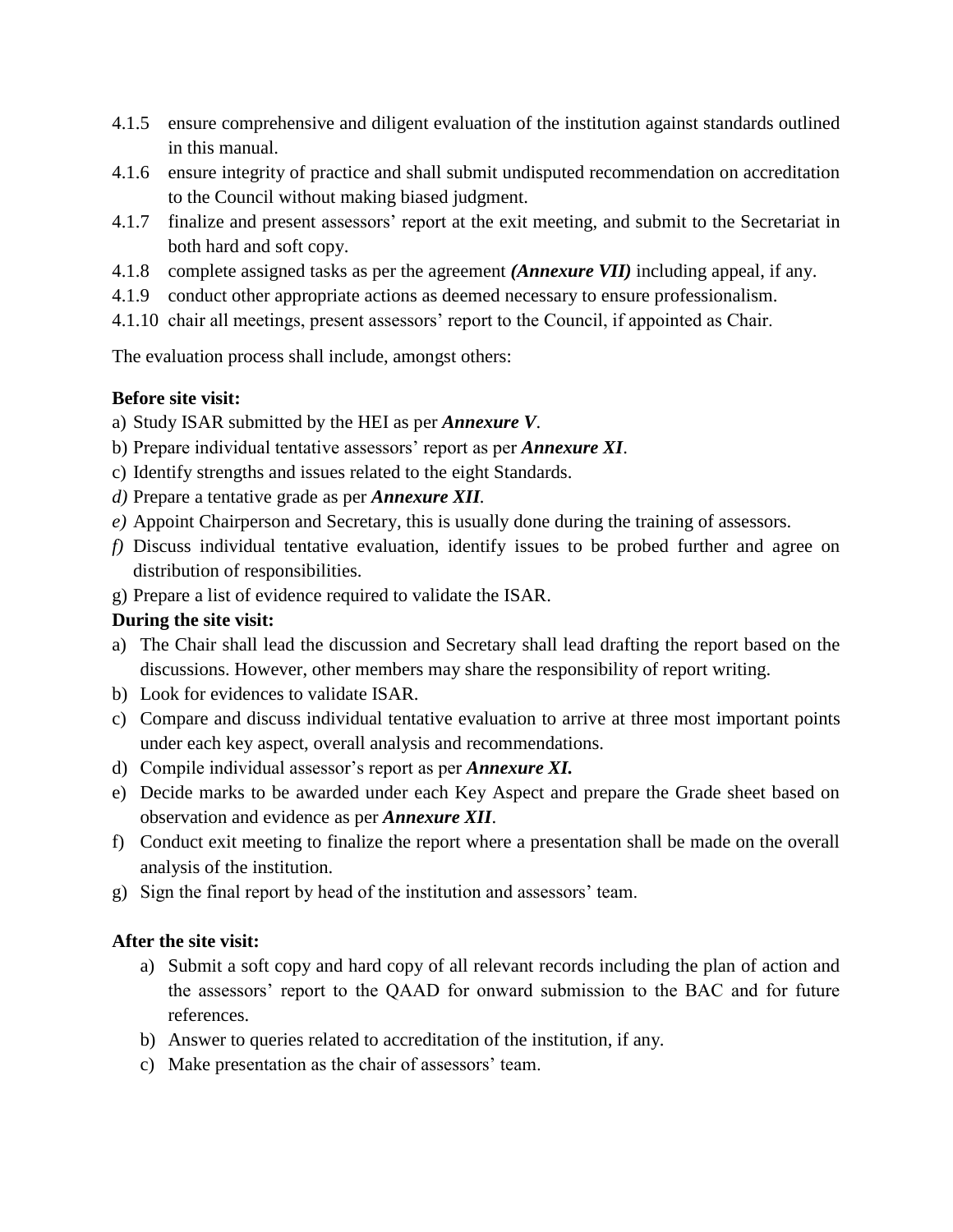## **5. Expectations**

#### **Do's**

- $\checkmark$  Declare conflict of interest
- $\checkmark$  Develop a proper plan of action
- $\checkmark$  Study the ISAR thoroughly before the site visit
- $\checkmark$  Take note of any aspect of the institution that may not have been included in the ISAR
- $\checkmark$  Prepare individual tentative assessor's report
- $\checkmark$  Share observations and ideas candidly avoiding domineering attitude
- $\checkmark$  Work as a team to arrive at undisputed score and recommendation
- $\checkmark$  Shed all inhibitions relating to the institution being assessed
- $\checkmark$  Ensure integrity of practice
- $\checkmark$  Always be positive, committed, humble and collegial
- $\checkmark$  Have at least three team discussion/assessors' meeting during the site visit
- $\checkmark$  Share the responsibility of drafting the final assessor's report
- $\checkmark$  Share, finalize, and sign the assessor's report during the exit meeting
- $\checkmark$  Ensure confidentiality of information

### **Don'ts**

- $\checkmark$  Avoid making criticism on ISAR
- $\checkmark$  Do not make conclusions without completing verification of evidence
- $\checkmark$  Do not be carried away either in favour of or against the institution by any exceptional strength or weakness in one or two aspects
- $\checkmark$  Do not attach any weighting to what you might have learnt unofficially about the institution
- $\checkmark$  Do not publicly compare the institution in review to other HEIs
- $\checkmark$  Do not be carried by external display
- $\checkmark$  Do not give impression of superior knowledge
- $\checkmark$  Do not be rude or insulting
- $\checkmark$  Do not have personal work or outside visits during the period of assessment
- $\checkmark$  Do not accept any gifts, mementos and/or any special hospitality

#### **6. Remuneration**

A professional fee and daily allowance shall be paid to the assessors as per the approval of MoF. In case the Secretariat cannot make travel arrangement for the site visit, the assessors shall be entitled for mileage as per the existing rules. The assessors shall arrange their own logistics.

## **7. Access to Higher Education Institutions**

The Secretariat shall inform the HEI based on plan of action. The HEI shall provide access to information as required by the assessors.